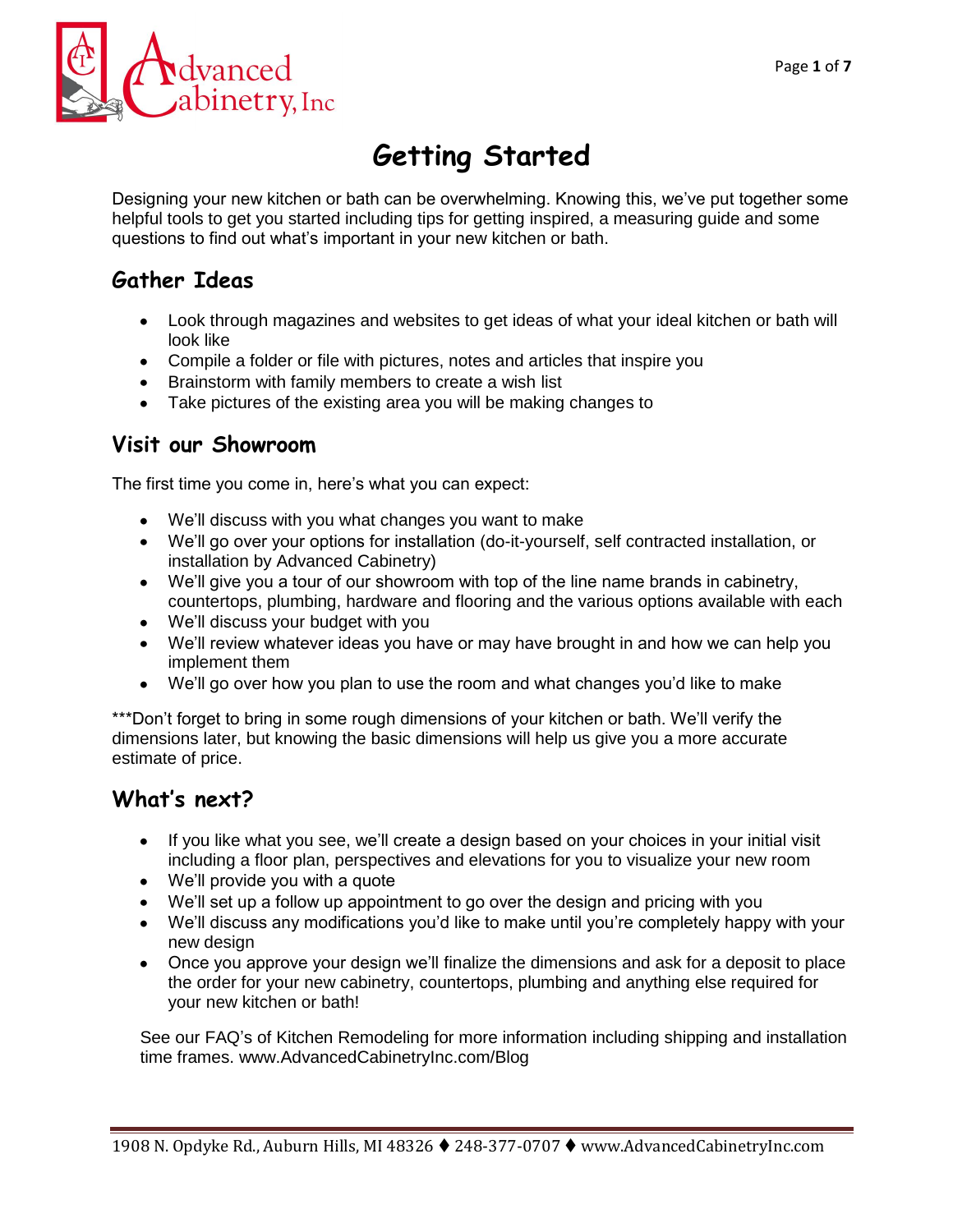



- **Step 1** Draw a rough sketch of your kitchen (see examples of floor plan and wall elevations)
- **Step 2** Measure the entire walls, beginning at a left corner working your way right. (Write the total measurement in inches.
- **Step 3** Measure from Left corner to edge of opening, window or door.
- **Step 4** Measure across opening from trim edge to trim edge
- **Step 5** Measure from trim edge to far wall. Compare steps 3, 4, and 5 to step 2. Both totals should be the same.
- **Step 6** Indicate exact location of water lines, water drain, gas lines, electrical outlets and switches on the drawing
- **Step 7** Measure windows and doors from floor to window sill, window sill to top of window and top of window/door to ceiling.
- **Step 8** Measure from floor to ceiling and compare to step 7.
- **Step 9** Measure width of door from trim edge to trim edge. Indicate which way door swings and which side is hinged.
- **Step 10** Measure remaining three walls following the previous steps 2 thru 6.
- **Step 11** Measure your existing appliances including sink. Note which type and size each appliance is.
- **Step 12** Double check all your measurements for accuracy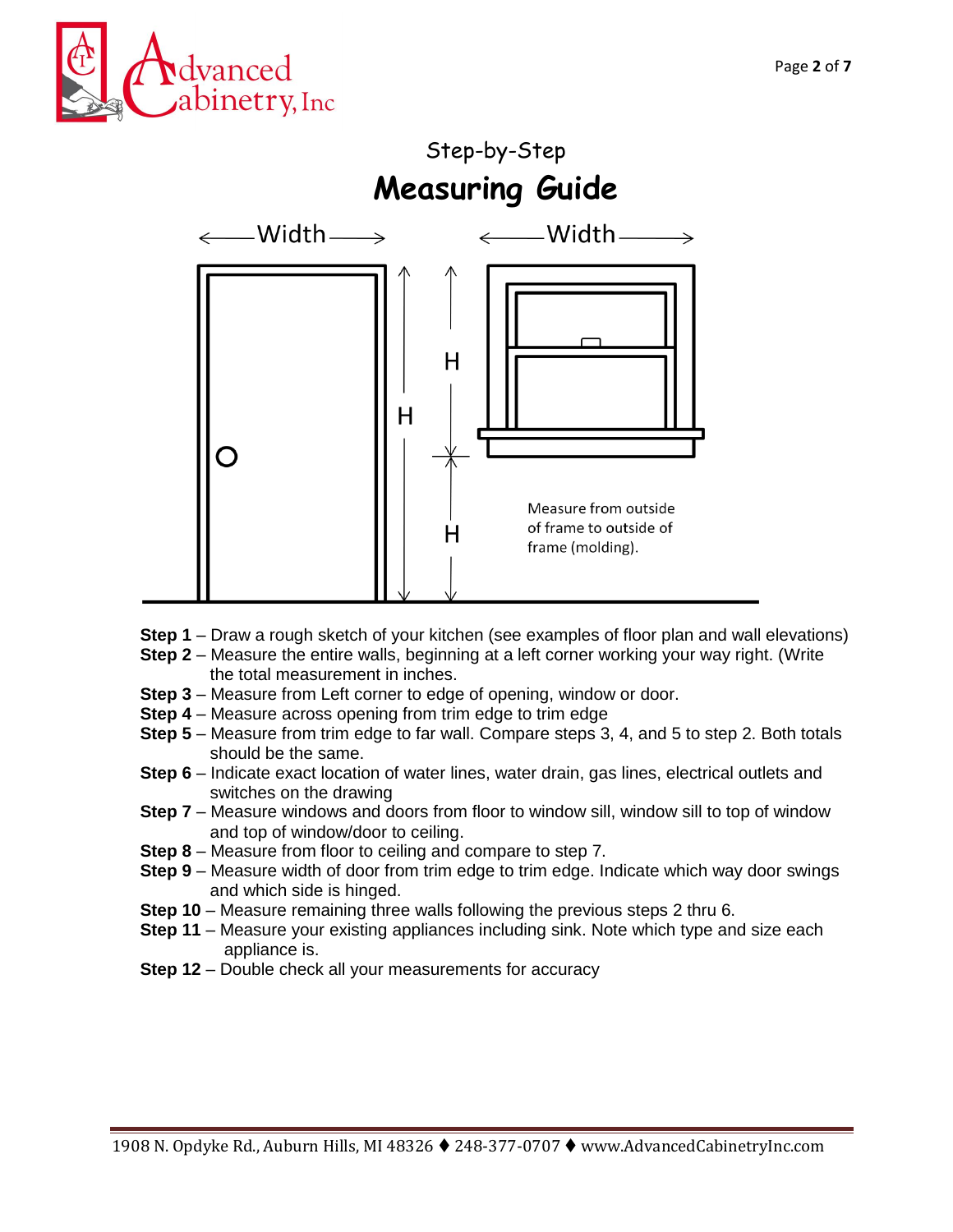





1908 N. Opdyke Rd., Auburn Hills, MI 48326 248-377-0707 www.AdvancedCabinetryInc.com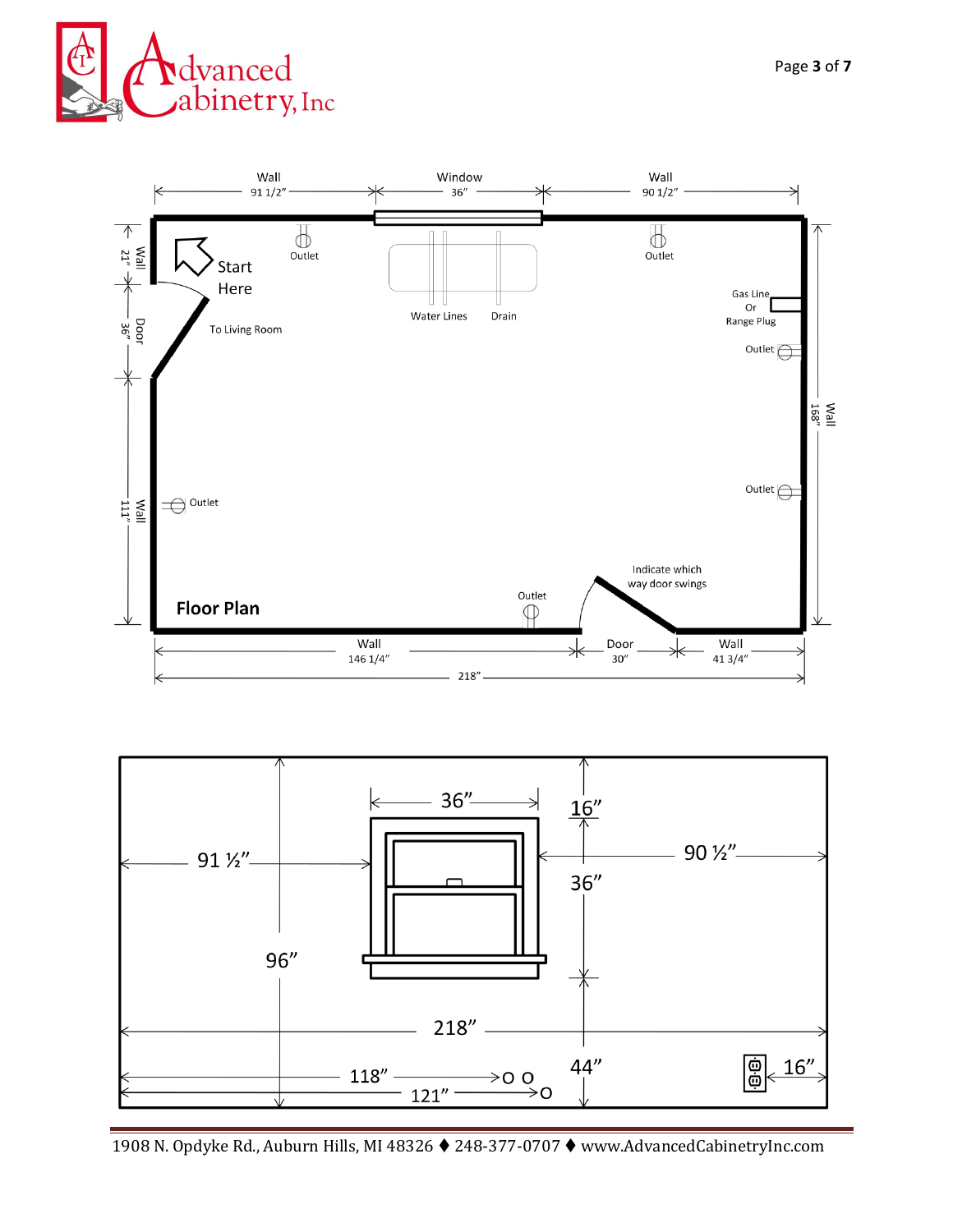

# **Lifestyle**

|    | 1. How many people live in the home now?                                                                                                                                                                                       |  |  |  |  |  |  |  |  |
|----|--------------------------------------------------------------------------------------------------------------------------------------------------------------------------------------------------------------------------------|--|--|--|--|--|--|--|--|
|    | 2. List the number and ages of residents in the home:                                                                                                                                                                          |  |  |  |  |  |  |  |  |
|    |                                                                                                                                                                                                                                |  |  |  |  |  |  |  |  |
|    | 3. How long do you plan to live in the home?                                                                                                                                                                                   |  |  |  |  |  |  |  |  |
|    | Lundetermined 1 to 5 yrs 6 to 10 yrs 10+                                                                                                                                                                                       |  |  |  |  |  |  |  |  |
|    | 4. How soon would you like to begin the project? _______________________________                                                                                                                                               |  |  |  |  |  |  |  |  |
|    |                                                                                                                                                                                                                                |  |  |  |  |  |  |  |  |
|    |                                                                                                                                                                                                                                |  |  |  |  |  |  |  |  |
|    | 7. Will your guests use the new space?  Some Section Mondon Mondon Mondon Mondon Mondon Mondon Mondon Mondon Mondon Mondon Mondon Mondon Mondon Mondon Mondon Mondon Mondon Mondon Mondon Mondon Mondon Mondon Mondon Mondon M |  |  |  |  |  |  |  |  |
|    | 8. What is the typical gathering size? __Under 10 __ More than 10                                                                                                                                                              |  |  |  |  |  |  |  |  |
|    | 9. Do you have a budget for this project? If yes, \$                                                                                                                                                                           |  |  |  |  |  |  |  |  |
|    | 10. Will you want ACI to do the installation for you? Figure 20 and Condecided                                                                                                                                                 |  |  |  |  |  |  |  |  |
|    |                                                                                                                                                                                                                                |  |  |  |  |  |  |  |  |
|    | Kitchen:                                                                                                                                                                                                                       |  |  |  |  |  |  |  |  |
|    | (Answer only if remodeling a kitchen)                                                                                                                                                                                          |  |  |  |  |  |  |  |  |
|    | 1. Where does your family normally take their meals?                                                                                                                                                                           |  |  |  |  |  |  |  |  |
|    | Living Room Currell Com Currell Come Currell Communist Communist Communist Communist Communist Communist Commu<br>Kitchen                                                                                                      |  |  |  |  |  |  |  |  |
|    |                                                                                                                                                                                                                                |  |  |  |  |  |  |  |  |
|    | 3. Other activities in the kitchen:                                                                                                                                                                                            |  |  |  |  |  |  |  |  |
|    | Laundry __Homework ___Bill Paying ______Other: _____________________                                                                                                                                                           |  |  |  |  |  |  |  |  |
|    | 4. Will you need handicap accessible accommodations? Ves __ No                                                                                                                                                                 |  |  |  |  |  |  |  |  |
|    |                                                                                                                                                                                                                                |  |  |  |  |  |  |  |  |
|    |                                                                                                                                                                                                                                |  |  |  |  |  |  |  |  |
| 5. | How will you use the new kitchen differently than your old kitchen?                                                                                                                                                            |  |  |  |  |  |  |  |  |
|    |                                                                                                                                                                                                                                |  |  |  |  |  |  |  |  |
|    |                                                                                                                                                                                                                                |  |  |  |  |  |  |  |  |
|    | 6. Are there any other special requirements for the new kitchen?                                                                                                                                                               |  |  |  |  |  |  |  |  |
|    |                                                                                                                                                                                                                                |  |  |  |  |  |  |  |  |
|    |                                                                                                                                                                                                                                |  |  |  |  |  |  |  |  |
|    |                                                                                                                                                                                                                                |  |  |  |  |  |  |  |  |
| 8. | Will you want structural changes made to the room? __Yes __No                                                                                                                                                                  |  |  |  |  |  |  |  |  |
|    |                                                                                                                                                                                                                                |  |  |  |  |  |  |  |  |

1908 N. Opdyke Rd., Auburn Hills, MI 48326 248-377-0707 www.AdvancedCabinetryInc.com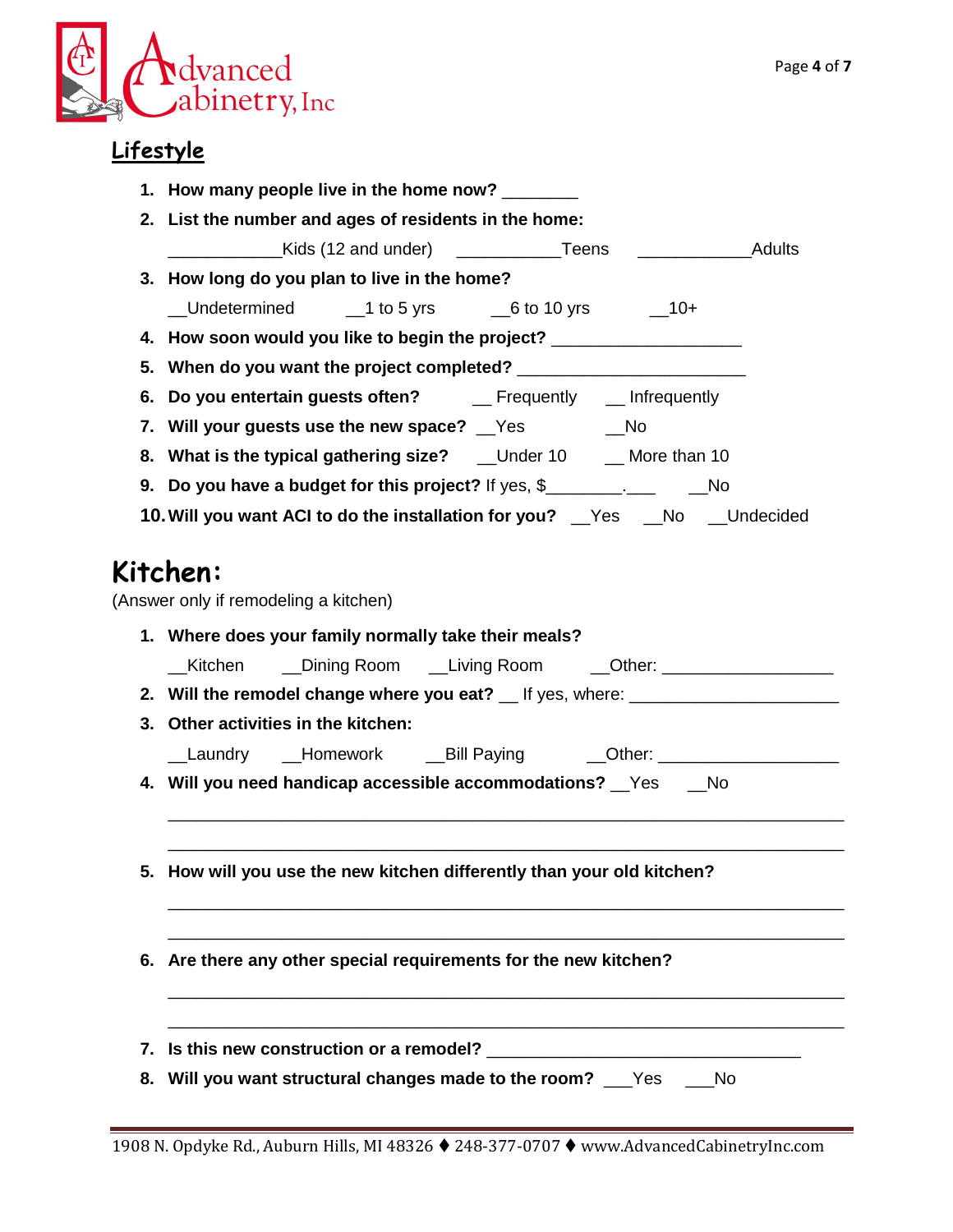

### **9. Indicate below what you are looking to change:**

|                                                                       | Want to | Want to | Want to | Keep  | Don't Have |
|-----------------------------------------------------------------------|---------|---------|---------|-------|------------|
|                                                                       | Add     | Replace | Remove  | As Is | or Want It |
| Cabinets                                                              |         |         |         |       |            |
| Countertops                                                           |         |         |         |       |            |
| Backsplash                                                            |         |         |         |       |            |
| Island                                                                |         |         |         |       |            |
| Flooring                                                              |         |         |         |       |            |
| Sink(s)/Plumbing                                                      |         |         |         |       |            |
| Faucet(s)                                                             |         |         |         |       |            |
| Hardware                                                              |         |         |         |       |            |
| Dishwasher                                                            |         |         |         |       |            |
| Refrigerator                                                          |         |         |         |       |            |
| Range                                                                 |         |         |         |       |            |
| Oven                                                                  |         |         |         |       |            |
| Hood                                                                  |         |         |         |       |            |
| Microwave                                                             |         |         |         |       |            |
| Utility/Pantry                                                        |         |         |         |       |            |
| Kitchen Table                                                         |         |         |         |       |            |
| More Seating                                                          |         |         |         |       |            |
| More Dry Storage                                                      |         |         |         |       |            |
| More Food Storage                                                     |         |         |         |       |            |
| More Counter Space                                                    |         |         |         |       |            |
| <b>Recycling Center</b>                                               |         |         |         |       |            |
| Desk Area                                                             |         |         |         |       |            |
| <b>Bar Area</b>                                                       |         |         |         |       |            |
| Trim/Molding                                                          |         |         |         |       |            |
| Other:                                                                |         |         |         |       |            |
| Other:                                                                |         |         |         |       |            |
| Other:                                                                |         |         |         |       |            |
| Other:                                                                |         |         |         |       |            |
| 10. What are your color preferences?                                  |         |         |         |       |            |
| __ Light and Airy ___ Dark and Warm ___ Medium and Neutral ___ Unsure |         |         |         |       |            |
|                                                                       |         |         |         |       |            |
|                                                                       |         |         |         |       |            |
| 11. What is your style preference for the new design?                 |         |         |         |       |            |
| __Traditional ___Formal ___Country ___Contemporary __Unsure           |         |         |         |       |            |
| 12. What do you like about this room now?                             |         |         |         |       |            |
|                                                                       |         |         |         |       |            |
|                                                                       |         |         |         |       |            |
| 13. What do you dislike about this room now?                          |         |         |         |       |            |
|                                                                       |         |         |         |       |            |
|                                                                       |         |         |         |       |            |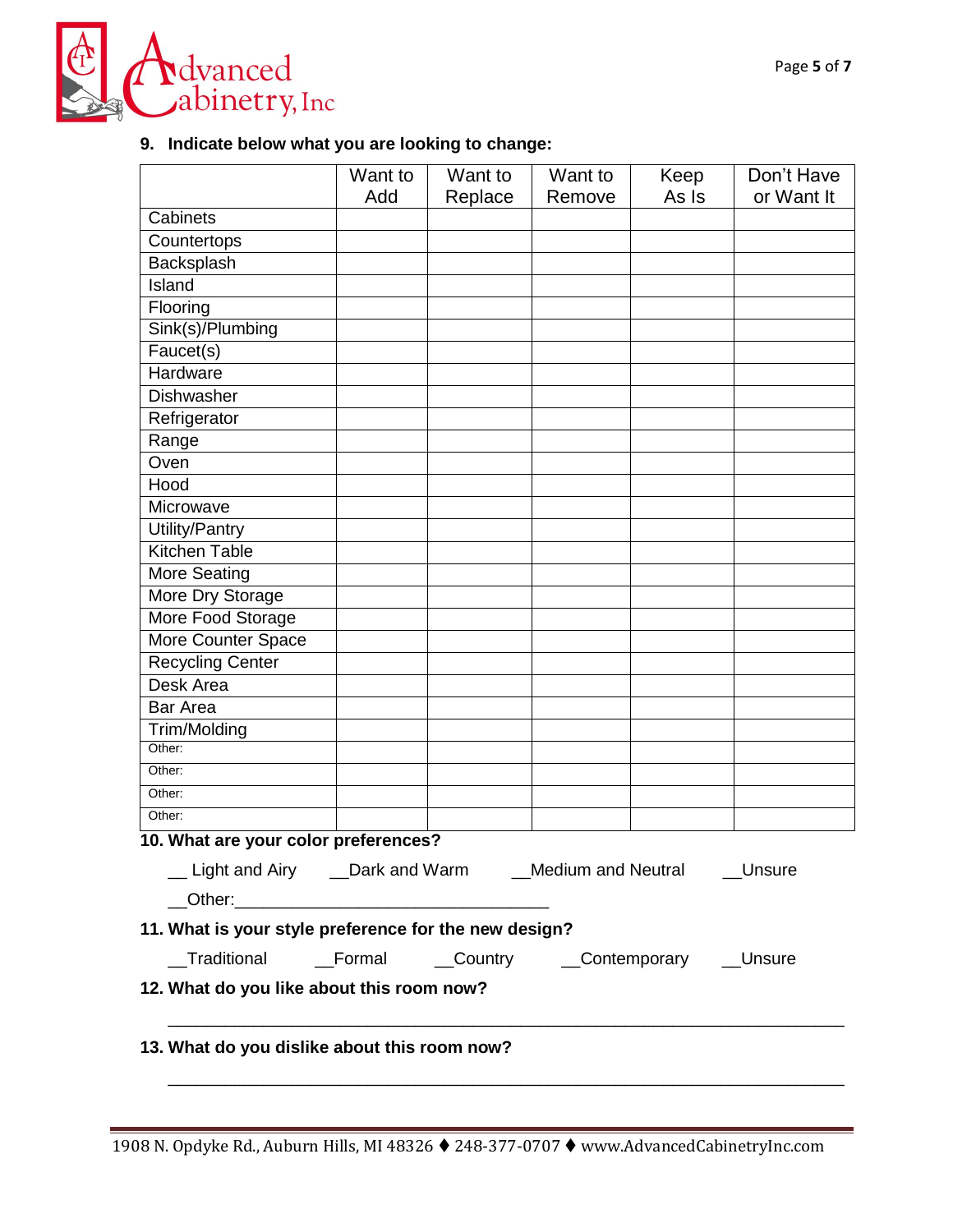

| 1. How many people will use this bathroom at a time?                                                          |  |  |  |  |  |  |
|---------------------------------------------------------------------------------------------------------------|--|--|--|--|--|--|
| 2. Who will be using the bathroom?                                                                            |  |  |  |  |  |  |
| __Adults ___Adult Male Only ___Adult Female Only ___Kids ____Guests                                           |  |  |  |  |  |  |
| 3. Where is the bath located? __Master __Bedroom Hall __Powder Room __Spare                                   |  |  |  |  |  |  |
| 4. Will you need handicap accessible accommodations? Fes Allo                                                 |  |  |  |  |  |  |
| 5. How many sinks will you need?                                                                              |  |  |  |  |  |  |
| 6. What kind of sink do you prefer? __ Under Mount __ Integrated __ Vessel<br>__Other: ______________________ |  |  |  |  |  |  |
| 7. Are you replacing the tub or shower? If yes, which __Tub ___Shower ___Both                                 |  |  |  |  |  |  |
| 8. Do you want the tub and shower: Separate Combined                                                          |  |  |  |  |  |  |
| 9. What are some materials you'd like to use in your bathroom?                                                |  |  |  |  |  |  |
| Vanity Top: __Marble __Granite __Quartz __Solid Surface __Laminate                                            |  |  |  |  |  |  |
| <b>Shower Floor:</b> __Marble __Granite __Solid Surface __Tile                                                |  |  |  |  |  |  |
| <b>Shower Walls:</b> Marble Granite Solid Surface Tile                                                        |  |  |  |  |  |  |
| <b>Tub Walls:</b> ___Marble __Granite __Solid Surface __Tile                                                  |  |  |  |  |  |  |
|                                                                                                               |  |  |  |  |  |  |
| 10. What is your color preference for this bathroom?                                                          |  |  |  |  |  |  |
| Light and Airy _____ Dark and Warm _________ Medium and Neutral ____________Unsure                            |  |  |  |  |  |  |
| 11. What is your style preference for the new design?                                                         |  |  |  |  |  |  |
| Traditional<br>Formal<br>Country <sub>.</sub><br>Contemporary<br>Unsure                                       |  |  |  |  |  |  |
| 12. Please Describe how you want your new bathroom to feel:                                                   |  |  |  |  |  |  |
|                                                                                                               |  |  |  |  |  |  |
|                                                                                                               |  |  |  |  |  |  |
| 13. What do you like about this room now?                                                                     |  |  |  |  |  |  |
|                                                                                                               |  |  |  |  |  |  |
|                                                                                                               |  |  |  |  |  |  |
|                                                                                                               |  |  |  |  |  |  |

1908 N. Opdyke Rd., Auburn Hills, MI 48326 248-377-0707 www.AdvancedCabinetryInc.com